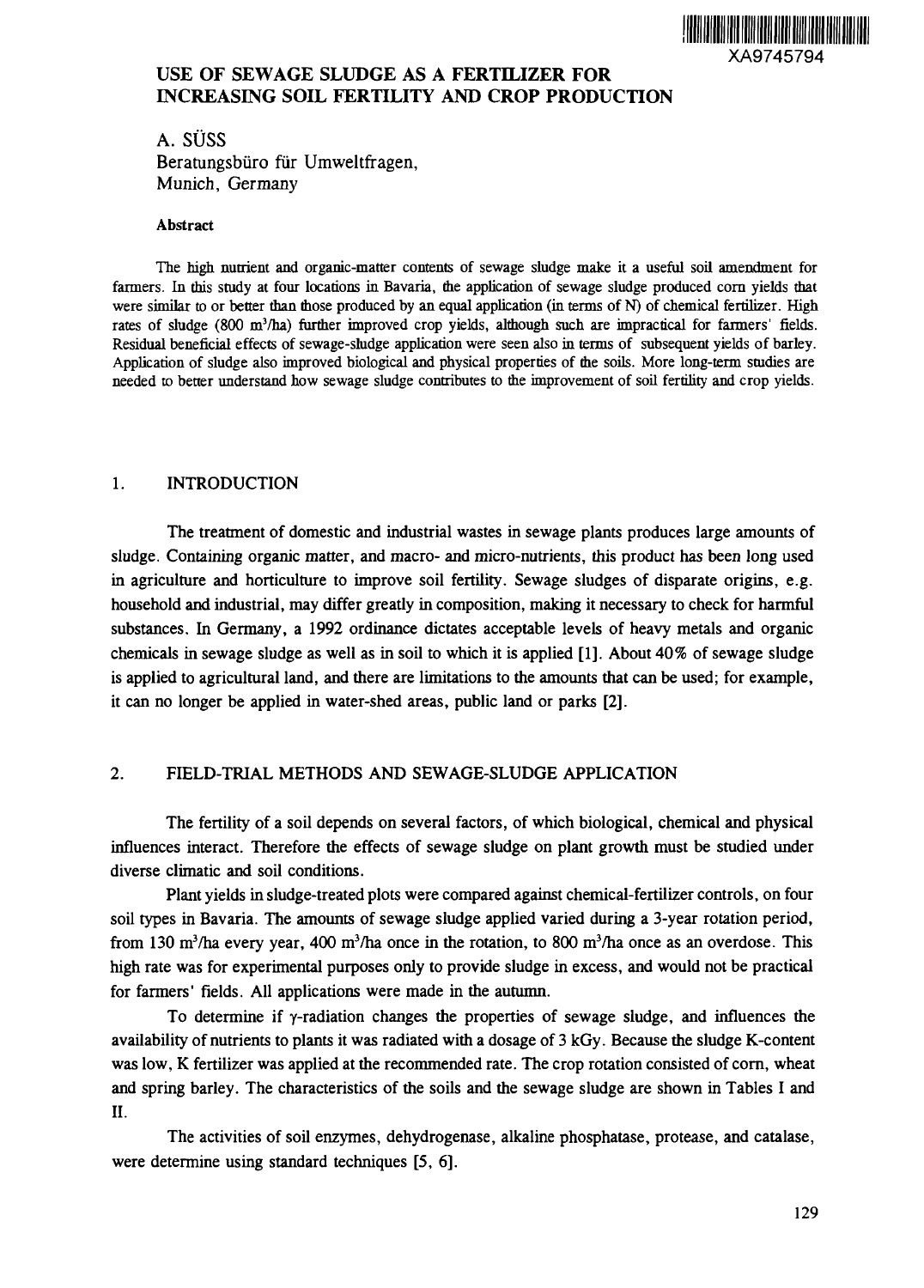The yields of corn differed with soil type and location (Table III). At Strassfeld, Neuriss and Baumannshof, the 130 m<sup>3</sup>/ha treatment produced grain yields similar or superior<sup>1</sup> to those obtained with NPK fertilizer. The 400 m<sup>3</sup>/ha treatment produced grain yields higher than with chemical fertilizer at Strassfeld, Neuriss and Neuhof. The trends in straw yields were similar to those of the grain, although the yield differences among the treatments were higher for straw than for grain. Radiation of the sludge resulted in slight reductions in grain yields at Strassfeld, Neuriss, and Neuhof. The 800 m<sup>3</sup>/ha rate increased total yields at Strassfeld, Neuriss, and Baumannshof (Table III, Fig. 1).

In the second year of the crop rotation, grain yields of wheat with 130 m<sup>3</sup>/ha did not reach those with the chemical-fertilizer treatment (Table IV). Also, the residual effects of 400 m<sup>3</sup>/ha produced inferior yields, as did 800 m<sup>3</sup>/ha with the exception of Strassfeld. The trends in wheat straw yield were different from those in grain yield [3].

Spring barley was planted in the third year of the rotation. Higher grain yields were observed with the sewage-sludge application rate of 130 m<sup>3</sup>/ha at all four locations compared to the fertilizer treatment (Table V). In contrast, the  $400 \text{ m}^3/\text{ha}$  treatment failed to equal the fertilizer-control yield at any location; this applied also with 800 m<sup>3</sup>/ha at Neuriss and Baumannshof. The effects of sludge on the barley straw were similar to those on the grain, and yields of grain and straw were generally comparable [4].

#### 4. EFFECT OF SEWAGE SLUDGE ON SOIL FERTILITY

Sewage-sludge application increased the activity of soil microorganisms, as measured by enzyme assay (Table VI; the Baumannshof data showed inconsistensies, and are not included for comparison). Phosphatase, protease and catalase activities increased with sewage-sludge rate, whereas there was no trend in dehydrogenase activity. Differences in the enzyme activities occurred among the soil types. Tests at the end of the 3-year rotation showed microbial activity still increasing. The 800 m<sup>3</sup>/ha treatment produced the highest activities, except for dehydrogenase. Irradiaton of the sewage sludge had no effect on the enzyme activites (data not shown) [5].

Changes in physical properties resulted from sewage-sludge application, but in several cases the trends were not consistent from soil to soil (Table VII); for example, field capacity was increased by 41 % at Neuriss but decreased by 9% at Strassfeld. Clearly, soil type is important when studying the effects of sewage sludge, therefore field trials should be done across sites in order to find the most suitable rates for different soils [6].

#### 5. CONCLUSIONS

As a source of nutrients and organic matter, sewage sludge is becoming increasingly important to farmers [2]. In this work at four locations in Bavaria, sewage sludge application gave corn yields similar to those obtained with the equivalent N-rate applied as chemical fertilizer. A rate of 130 m<sup>3</sup>/ha was sufficient for this purpose, and 800 m<sup>3</sup>/ha produced even higher yields [7]. Residual beneficial

<sup>&#</sup>x27;Editor's note: The results are described as trends, not in terms of statistical significance.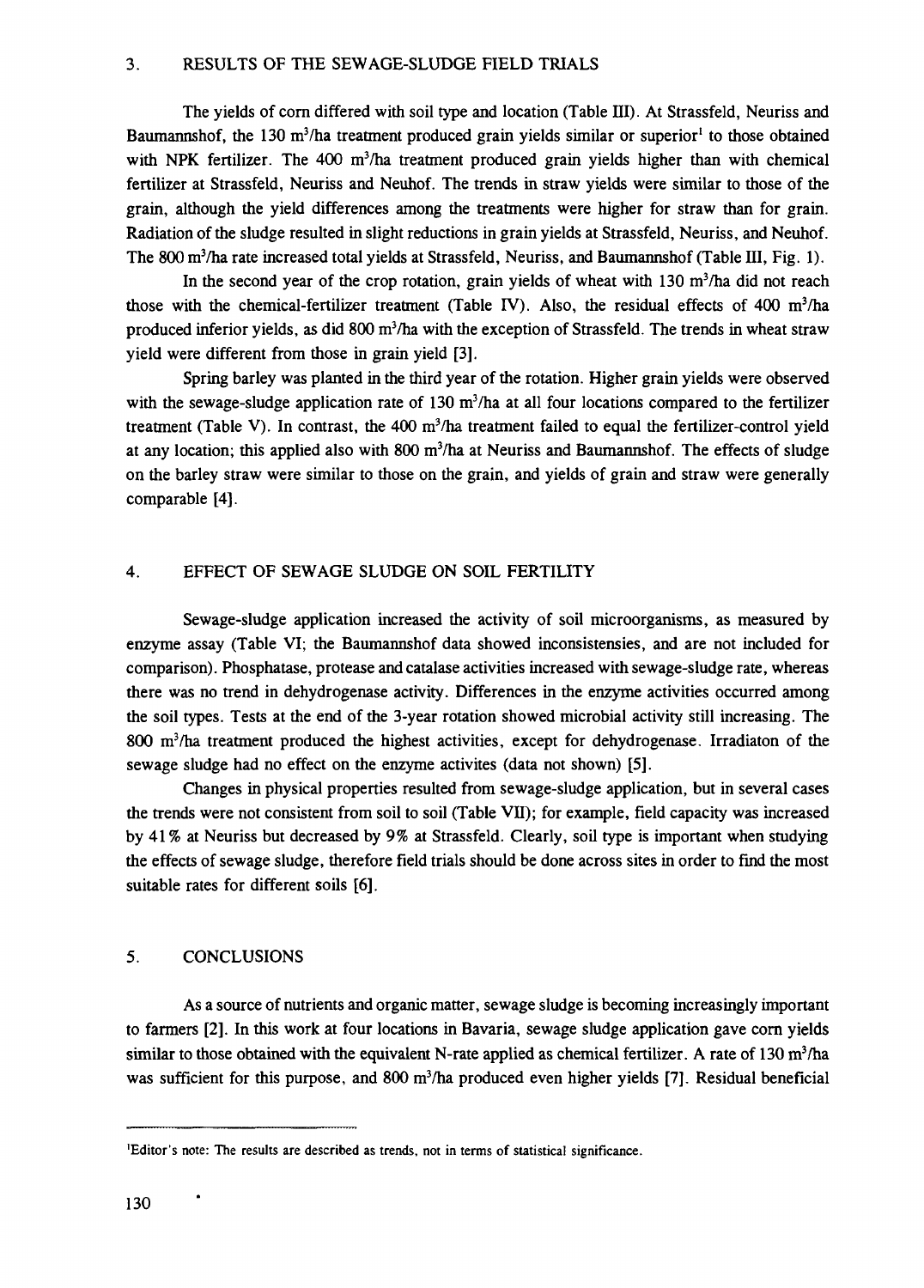effects of sewage-sludge were seen in the third year of the crop rotation (but not in the second year), and they varied depending on the location and the amount applied. Sludge improved biological as well as physical properties of the soil.

More long-term experiments are needed to improve our understanding of the effects of sewage sludge on soil fertility and crop yields, to contribute to the development of sustainable agricultural practices.

|                    | Strassfeld  | <b>Neuhof</b> | Baumannshof | <b>Neuriss</b> |
|--------------------|-------------|---------------|-------------|----------------|
| Soil type          | Brown Earth | Humic Loam    | Humic Sand  | Sandy Loam     |
| pH                 | 6.4         | 6.7           | 5.1         | 7.1            |
| Total N (ppm)      | 1,410       | 1,500         | 2,550       | 2,420          |
| Cadmium            | 0.33        | 0.41          | 0.49        | 0.45           |
| Copper             | 67          | 56            | 130         | 54             |
| Zinc               | 220         | 27            | 200         | 350            |
| Lead               | 9.9         | 9.6           | 3.6         | 14.2           |
| Rainfall (mm/year) | 850         | 764           | 764         | 905            |

TABLE I. CHARACTERISTICS OF THE EXPERIMENTAL SOILS

### TABLE II. CHEMICAL ANALYSIS OF SEWAGE SLUDGE FROM THE GEISELBULLACH PLANT (GERMANY)

|                | Geiselbullach sewage sludge |           |                    |  |
|----------------|-----------------------------|-----------|--------------------|--|
|                | ( %)                        |           | (mg/kg dry matter) |  |
| (pH 7.3)       |                             | Copper    | 382                |  |
| Dry matter     | 3.0                         | Zinc      | 3,241              |  |
| Organic matter | 56.5                        | Manganese | 228                |  |
| Total nitrogen | 7.7                         | Cobalt    | 5.9                |  |
| $NH4$ amount   | 4.3                         | Iron      | 7,150              |  |
| Phosphorus     | 3.2                         | Lead      | 163                |  |
| Potassium      | 0.48                        | Cadmium   | 12.5               |  |
| Calcium        | 6.6                         | Chromium  | 63                 |  |
| Magnesium      | 0.94                        | Nickel    | 128                |  |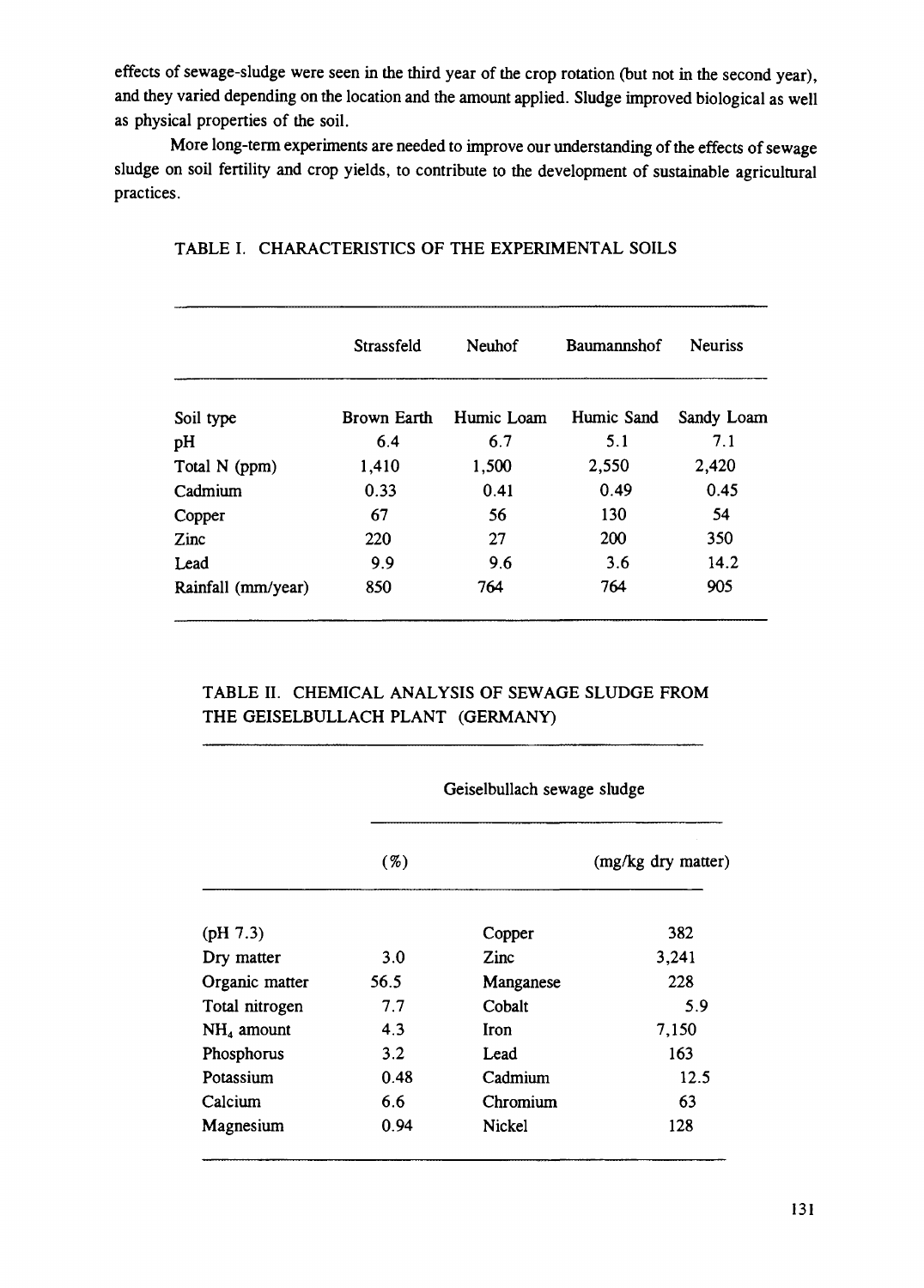# TABLE m. CORN YIELDS WITH VARIOUS APPLICATIONS OF SEWAGE SLUDGE (FIRST YEAR)

|                      | Strassfeld | <b>Neuriss</b> | Neuhof                          | Baumannshof |  |  |
|----------------------|------------|----------------|---------------------------------|-------------|--|--|
|                      | (t/ha)     |                |                                 |             |  |  |
| Grain                |            |                |                                 |             |  |  |
| NPK <sup>a</sup>     | 4.09       | 5.61           | 3.14                            | 4.28        |  |  |
| $130 \ (m^3/ha)$     | 4.43       | 4.28           | 2.84                            | 4.75        |  |  |
| 400                  | 5.29       | 6.45           | 3.95                            | 4.26        |  |  |
| 800                  | 5.74       | 6.69           | 3.29                            | 5.11        |  |  |
| Untreated sludge     |            |                |                                 |             |  |  |
| average              | 5.15       | 5.80           | 3.36                            | 4.71        |  |  |
| Irradiated sludge    |            |                |                                 |             |  |  |
| average              | 4.85       | 5.42           | 3.29                            | 4.91        |  |  |
| <b>Straw</b>         |            |                |                                 |             |  |  |
| <b>NPK</b>           | 6.84       | 5.32           | 6.59                            | 4.00        |  |  |
| 130 $(m^3/ha)$       | 4.23       | 2.86           | 5.32                            | 5.04        |  |  |
| 400                  | 7.08       | 5.81           | 6.37                            | 4.52        |  |  |
| 800                  | 7.90       | 7.41           | 6.07                            | 5.89        |  |  |
| Untreated sludge     |            |                |                                 |             |  |  |
| average              | 6.40       | 5.36           | 5.92                            | 5.15        |  |  |
| Irradiated sludge    |            |                |                                 |             |  |  |
| average              | 5.48       | 5.18           | 5.61                            | 5.13        |  |  |
|                      |            |                |                                 |             |  |  |
| Relative total yield |            |                | (Total yield with NPK $= 100$ ) |             |  |  |
| 130 $(m^3/ha)$       | 79.2       | 65.3           | 83.7                            | 118         |  |  |
| 400                  | 113        | 112            | 106                             | 106         |  |  |
| 800                  | 125        | 129            | 96.2                            | 133         |  |  |
| Untreated sludge     |            |                |                                 |             |  |  |
| average              | 116        | 117            | 95.3                            | 119         |  |  |
| Irradiated sludge    |            |                |                                 |             |  |  |
| average              | 103        | 106            | 91.4                            | 121         |  |  |

'Applied as 160-160-240.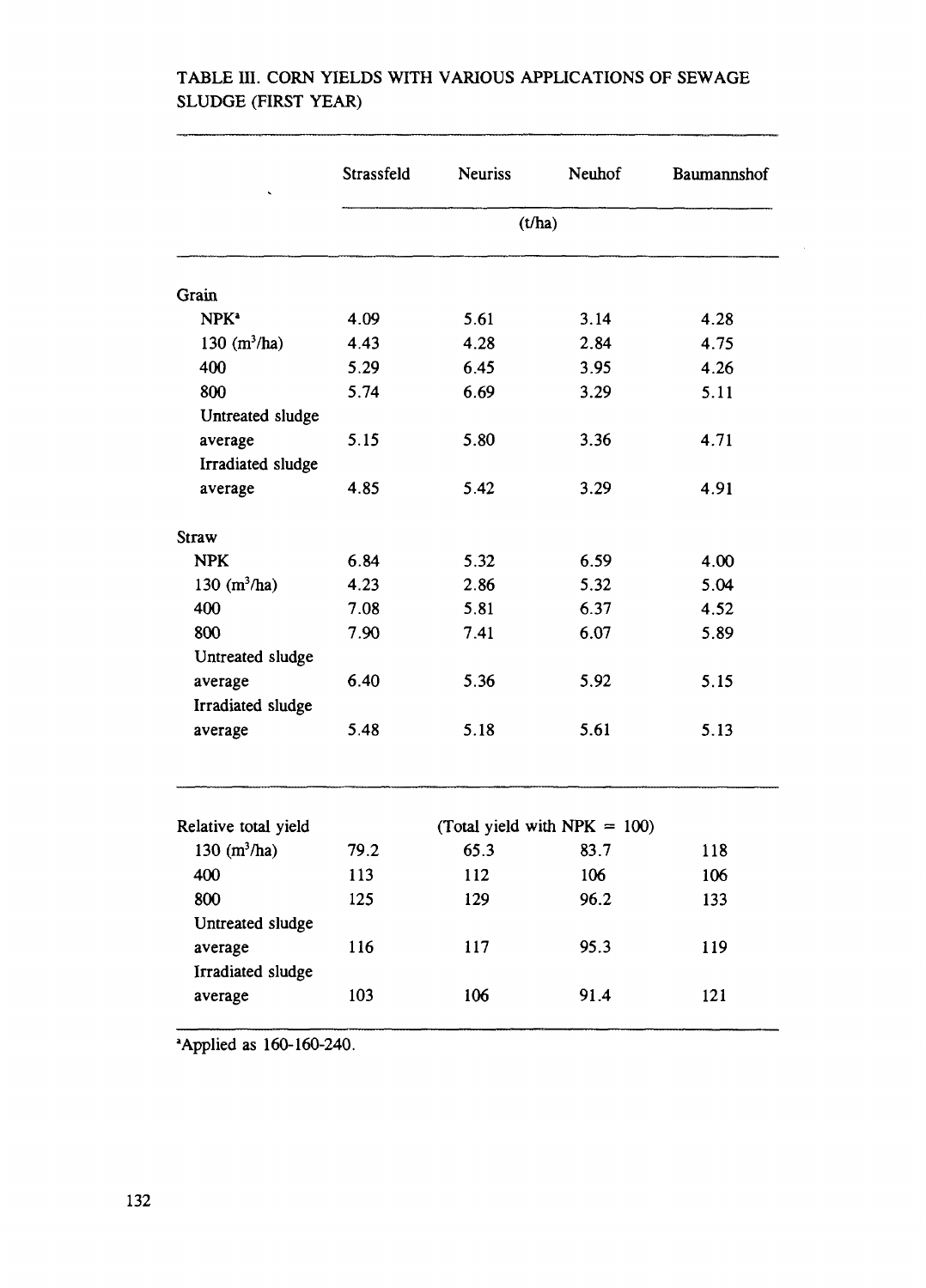|                          | Strassfeld                      | <b>Neuriss</b> | Neuhof | Baumannshof |  |  |
|--------------------------|---------------------------------|----------------|--------|-------------|--|--|
|                          | (t/ha)                          |                |        |             |  |  |
| Wheat grain              |                                 |                |        |             |  |  |
| NPK <sup>a</sup>         | 3.35                            | 3.42           | 3.85   | 3.23        |  |  |
| 130 $(m^3/ha)$           | 3.19                            | 2.40           | 3.05   | 2.96        |  |  |
| 400                      | 2.77                            | 2.47           | 2.48   | 2.22        |  |  |
| 800                      | 3.56                            | 2.84           | 3.47   | 2.79        |  |  |
| Untreated sludge         |                                 |                |        |             |  |  |
| average                  | 3.17                            | 2.57           | 3.02   | 2.66        |  |  |
| Irradiated sludge        |                                 |                |        |             |  |  |
| average                  | 2.97                            | 2.61           | 3.14   | 2.86        |  |  |
| Wheat straw              |                                 |                |        |             |  |  |
| <b>NPK</b>               | 2.09                            | 2.80           | 3.45   | 4.97        |  |  |
| 130 $(m^3/ha)$           | 2.14                            | 2.98           | 2.50   | 5.16        |  |  |
| 400                      | 1.74                            | 2.04           | 2.30   | 3.57        |  |  |
| 800                      | 2.11                            | 2.19           | 3.08   | 4.13        |  |  |
| Untreated sludge         |                                 |                |        |             |  |  |
| average                  | 2.00                            | 2.40           | 2.63   | 4.29        |  |  |
| Irradiated sludge        |                                 |                |        |             |  |  |
| average                  | 2.03                            | 2.53           | 2.77   | 4.49        |  |  |
| Relative total yield     | (Total yield with NPK $= 100$ ) |                |        |             |  |  |
| 130 $(m^3/ha)$           | 97.9                            | 86.3           | 96.0   | 98.3        |  |  |
| 400                      | 83.0                            | 72.4           | 65.4   | 70.0        |  |  |
| 800                      | 104                             | 80.7           | 89.6   | 83.8        |  |  |
| Untreated sludge         |                                 |                |        |             |  |  |
| average                  | 95.0                            | 79.8           | 77.0   | 84.0        |  |  |
| <b>Irradiated sludge</b> |                                 |                |        |             |  |  |
| average                  | 91.8                            | 82.6           | 80.9   | 88.8        |  |  |

# TABLE IV. WHEAT YIELDS WITH VARIOUS APPLICATIONS OF SEWAGE SLUDGE (SECOND YEAR)

<sup>a</sup>Applied as 100-120-180.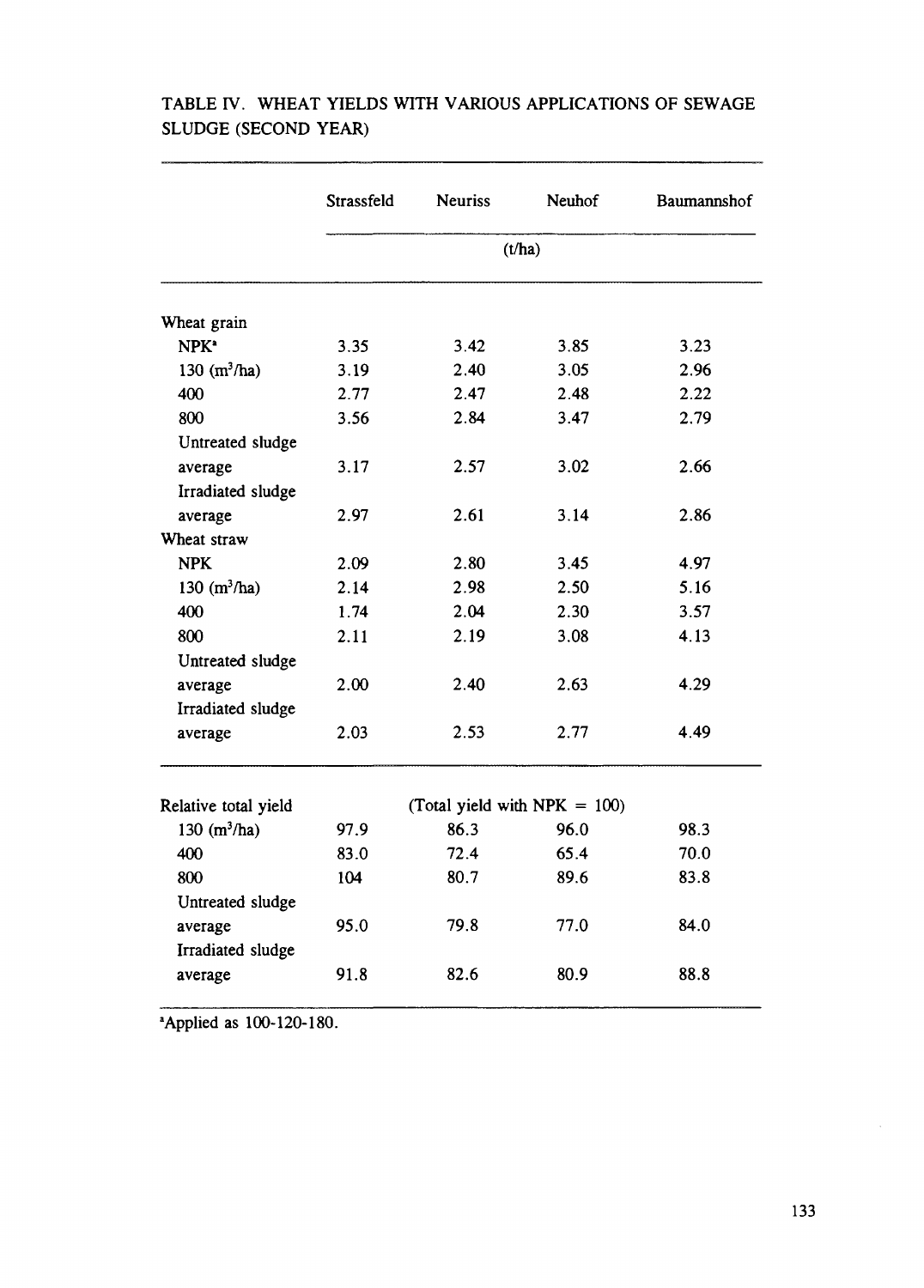|                      | Strassfeld | <b>Neuriss</b> | Neuhof                          | Baumannshof |  |  |
|----------------------|------------|----------------|---------------------------------|-------------|--|--|
|                      | (t/ha)     |                |                                 |             |  |  |
| Grain                |            |                |                                 |             |  |  |
| NPK <sup>a</sup>     | 5.50       | 2.43           | 3.80                            | 2.40        |  |  |
| 130 $(m^3/ha)$       | 6.02       | 2.51           | 4.65                            | 3.08        |  |  |
| 400                  | 5.18       | 2.28           | 3.33                            | 2.05        |  |  |
| 800                  | 6.28       | 2.17           | 4.02                            | 2.34        |  |  |
| Untreated sludge     |            |                |                                 |             |  |  |
| average              | 5.83       | 2.32           | 3.40                            | 2.49        |  |  |
| Irradiated sludge    |            |                |                                 |             |  |  |
| average              | 5.94       | 2.37           | 3.96                            | 2.47        |  |  |
| <b>Straw</b>         |            |                |                                 |             |  |  |
| <b>NPK</b>           | 5.04       | 3.53           | 3.89                            | 3.70        |  |  |
| 130 $(m^3/ha)$       | 5.68       | 3.59           | 4.67                            | 4.99        |  |  |
| 400                  | 4.61       | 2.89           | 3.40                            | 2.44        |  |  |
| 800                  | 5.68       | 2.73           | 4.04                            | 3.32        |  |  |
| Untreated sludge     |            |                |                                 |             |  |  |
| average              | 5.32       | 3.07           | 4.04                            | 3.59        |  |  |
| Irradiated sludge    |            |                |                                 |             |  |  |
| average              | 5.39       | 3.12           | 3.94                            | 3.31        |  |  |
|                      |            |                |                                 |             |  |  |
| Relative total yield |            |                | (Total yield with NPK = $100$ ) |             |  |  |
| 130 $(m^3/ha)$       | 117        | 61.0           | 93.1                            | 80.8        |  |  |
| 400                  | 97.8       | 51.6           | 67.3                            | 44.9        |  |  |
| 800                  | 120        | 49.0           | 80.6                            | 56.6        |  |  |
| Untreated sludge     |            |                |                                 |             |  |  |
| average              | 106        | 90.4           | 104                             | 99.6        |  |  |
| Irradiated sludge    |            |                |                                 |             |  |  |
| average              | 108        | 92.1           | 103                             | 94.8        |  |  |

# TABLE V. BARLEY YIELDS WITH VARIOUS APPLICATIONS OF SEWAGE SLUDGE (THIRD YEAR)

"Applied as 40-100-150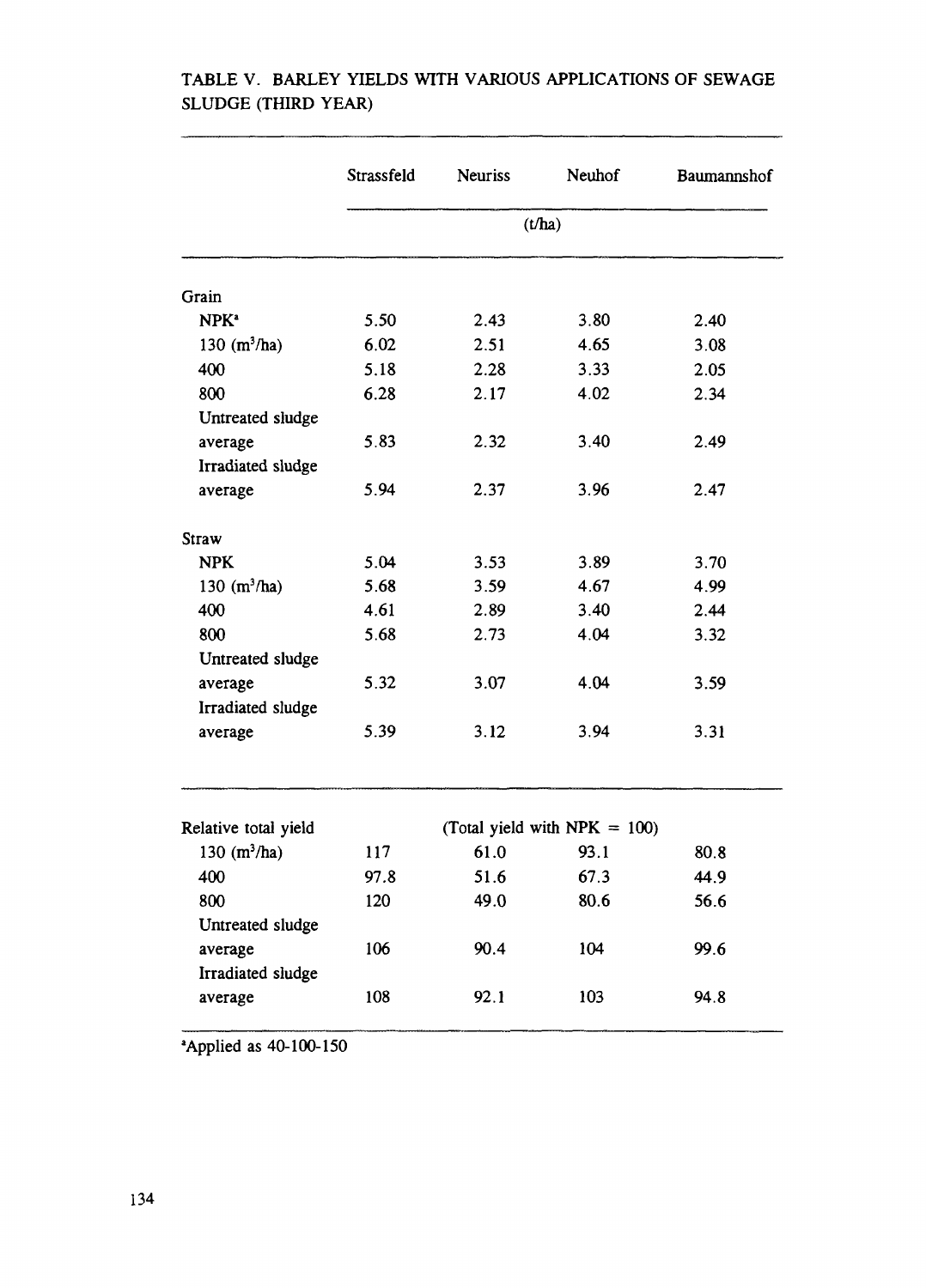| Enzyme and<br>sludge rate | Strassfeld                            | <b>Neuriss</b> | <b>Neuhof</b> | Average<br>irradiated |  |  |
|---------------------------|---------------------------------------|----------------|---------------|-----------------------|--|--|
|                           | (Relative activity with NPK = $100$ ) |                |               |                       |  |  |
| Dehydrogenase             |                                       |                |               |                       |  |  |
| 130 $(m^3/ha)$            | 123 <sup>2</sup>                      | 106            | 117           | 110                   |  |  |
| 400                       | 115                                   | 115            | 116           | 115                   |  |  |
| 800                       | 112                                   | 104            | 105           | 113                   |  |  |
| Alkaline phosphatase      |                                       |                |               |                       |  |  |
| 130 $(m^3/ha)$            | 131                                   | 107            | 110           | 114                   |  |  |
| 400                       | 138                                   | 140            | 117           | 122                   |  |  |
| 800                       | 170                                   | 139            | 119           | 142                   |  |  |
| Protease                  |                                       |                |               |                       |  |  |
| 130 $(m^3/ha)$            | 163                                   | 125            | 125           | 135                   |  |  |
| 400                       | 175                                   | 154            | 146           | 159                   |  |  |
| 800                       | 233                                   | 175            | 170           | 190                   |  |  |
| Catalase                  |                                       |                |               |                       |  |  |
| 130 $(m^3/ha)$            | 99                                    | 108            | 115           | 107                   |  |  |
| 400                       | 135                                   | 148            | 136           | 144                   |  |  |
| 800                       | 237                                   | 208            | 201           | 190                   |  |  |
|                           |                                       |                |               |                       |  |  |

## TABLE VI. RELATIVE EFFECTS OF SEWAGE-SLUDGE APPLICATION ON SOIL-ENZYME ACTIVITIES

'Average values for spring and autumn.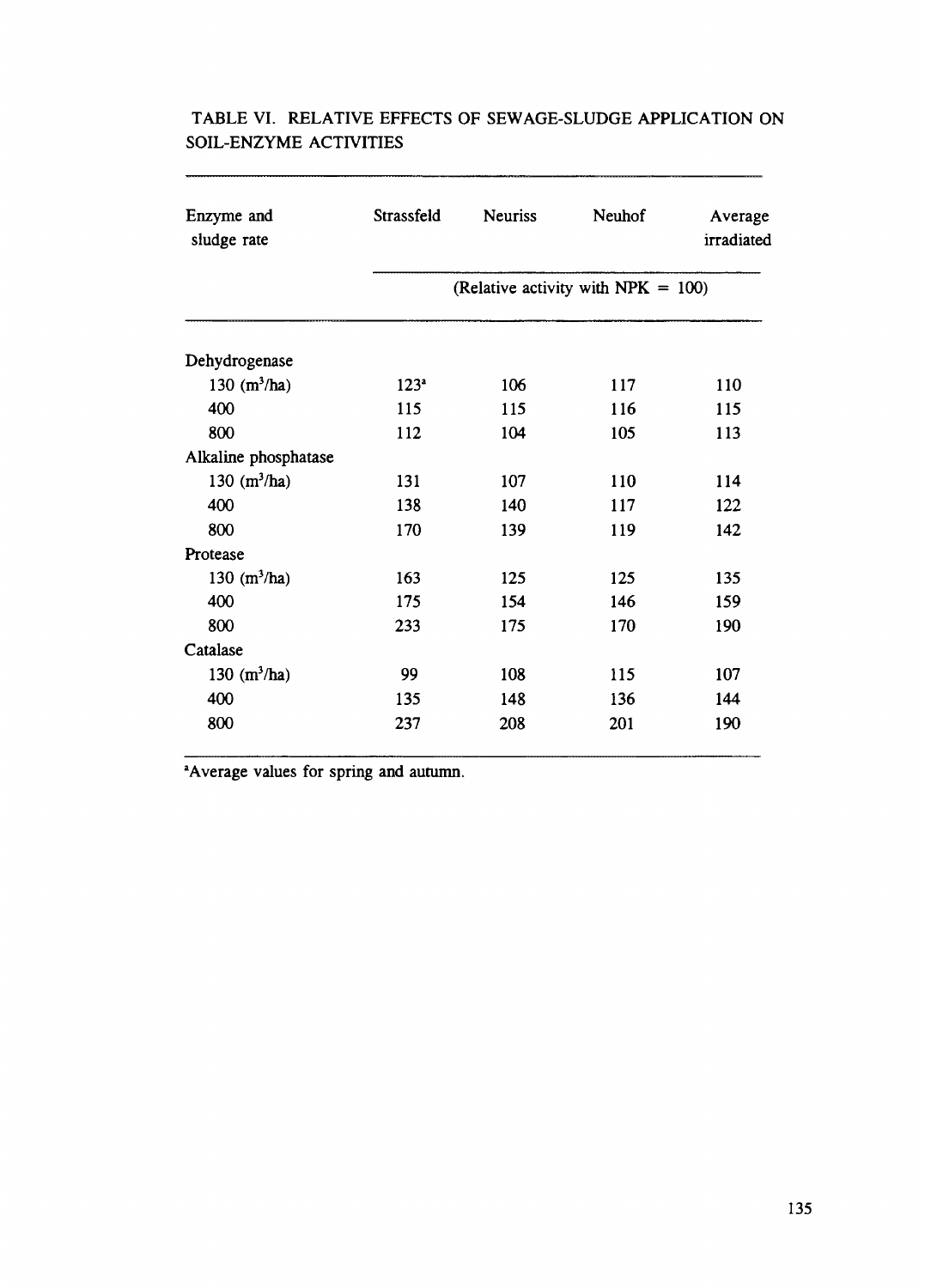|                                                | Strassfeld                 | <b>Neuriss</b> | Neuhof | Baumannshof |  |  |
|------------------------------------------------|----------------------------|----------------|--------|-------------|--|--|
|                                                | (Relative to NPK = $100$ ) |                |        |             |  |  |
| Total pore volume (%)                          | 90.4                       | 91.4           | 104    | 97.7        |  |  |
| Air pores $(\%)$                               | 57.0                       | 64.0           | 57.0   | 85.0        |  |  |
| Field moisture (%)                             | 104                        | 102            | 113    | 111         |  |  |
| <b>Effective field</b><br>capacity $(%)$       | 91.1                       | 141            | 126    | 106         |  |  |
| Aggregate stability<br>6-2 mm $(\%)$           | 108                        | 111            | 119    | 154         |  |  |
| Cation exchange capacity<br>(mequiv/100g soil) | 114                        | 110            | 97.0   | 167         |  |  |
| Ca (mequiv/100g soil)                          | 117                        | 103            | 148    | 260         |  |  |
| Mg (mequiv/100g soil)                          | 175                        | 125            | 106    | 408         |  |  |

## TABLE VII. RELATIVE EFFECTS OF 800 m<sup>3</sup>/ha SEWAGE SLUDGE ON SOIL PHYSICAL PROPERTIES.

 $\ddot{\bullet}$